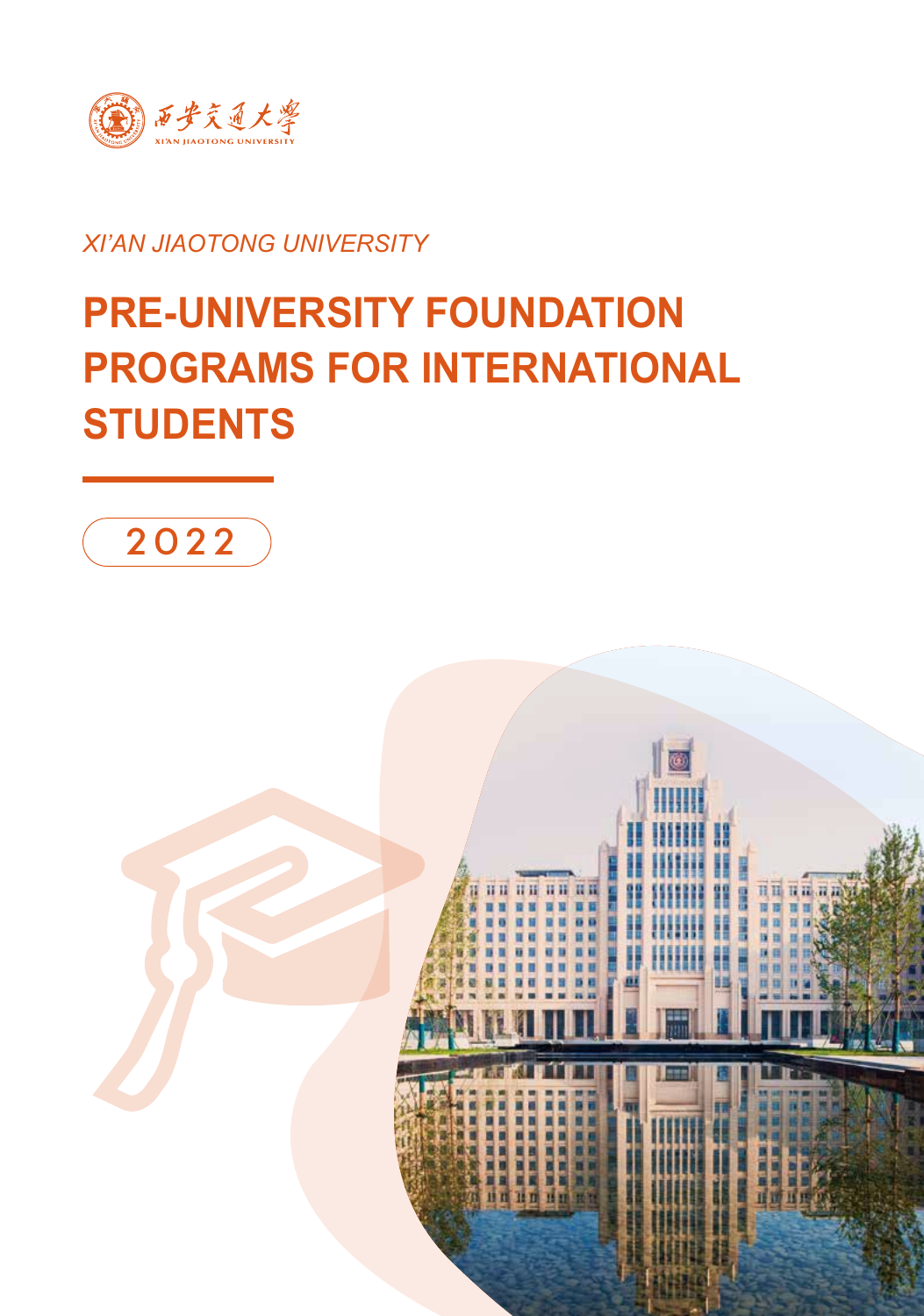Xi'an Jiaotong University (XJTU), established in 1896, is a national key university directly administered by the Ministry of Education of China. **It is one of the top ten research universities in China and the member of C9 League—China's Ivy League.** It is a comprehensive research university with academic advantages in science, engineering, management, medicine, economy, law and humanities.

There are more than 3000 international students from 141 countries and regions studying in Xi'an Jiaotong University. In 2013, XJTU was awarded by the Ministry of Education of China as the "Demonstration Base for International Education" due to its outstanding performance in the work of international student education. **It is ranked No. 290 by QS World University Rankings 2022.**

In the framework of cooperation with China Campus Network, Xi'an Jiaotong University established the XJTU-CCN International Foundation Program Center, offering a wide variety of customized courses for international students who are planning to pursue Bachelor degrees in China. It will help students get prepared for further study in a dynamic and

supportive university environment.

XJTU Foundation Program Center adopts the small classes teaching methods, which allows students to be divided into different classes based on their future majors and Chinese language level. **The program is aimed to help international students acquire academic Chinese vocabulary, refine their professional knowledge, improve their cross-cultural communication and adaptation skills through 36-week, 18-week or 11-week programs. It will also help them curb the cross-national basic education barrier and the language barrier.** The program can lay a solid foundation for international students for their further degree studies.

XJTU Foundation Program Center provides a series of guidance for international students, including visa application, Q&A for admission and scholarship policies, application procedures, lectures on university academic life, recommendation for counterpart universities, etc. **It creates favorable conditions for international students to enter Chinese universities successfully.**

### **PROGRAMS LIST**

#### **1. International Foundation Program**

XJTU Foundation Program Center offers International Foundation Programs (11/18/36 weeks) to high school and equivalent level graduates to help them matriculate to high level universities.



#### **2. "1+4" Foundation-Bachelor Program**

XJTU Foundation Program Center offers "1+4" Foundation-Bachelor Program (11/18/36 weeks) for outstanding high school and equivalent level graduates to further optimize their knowledge structure and to gain the strength to get better scholarships. Applicants will be informed of their eligibility for undergraduate studies and scholarship types through a comprehensive review prior to their Foundation Program, and will be admitted directly to undergraduate studies after the program without another review and interview (with a proper achievement which meets the requirements of scholarship).



**3.** In the meantime, XJTU Foundation Program Center cooperates with the government departments of major student source countries to customize pre-graduate and undergraduate talent development programs.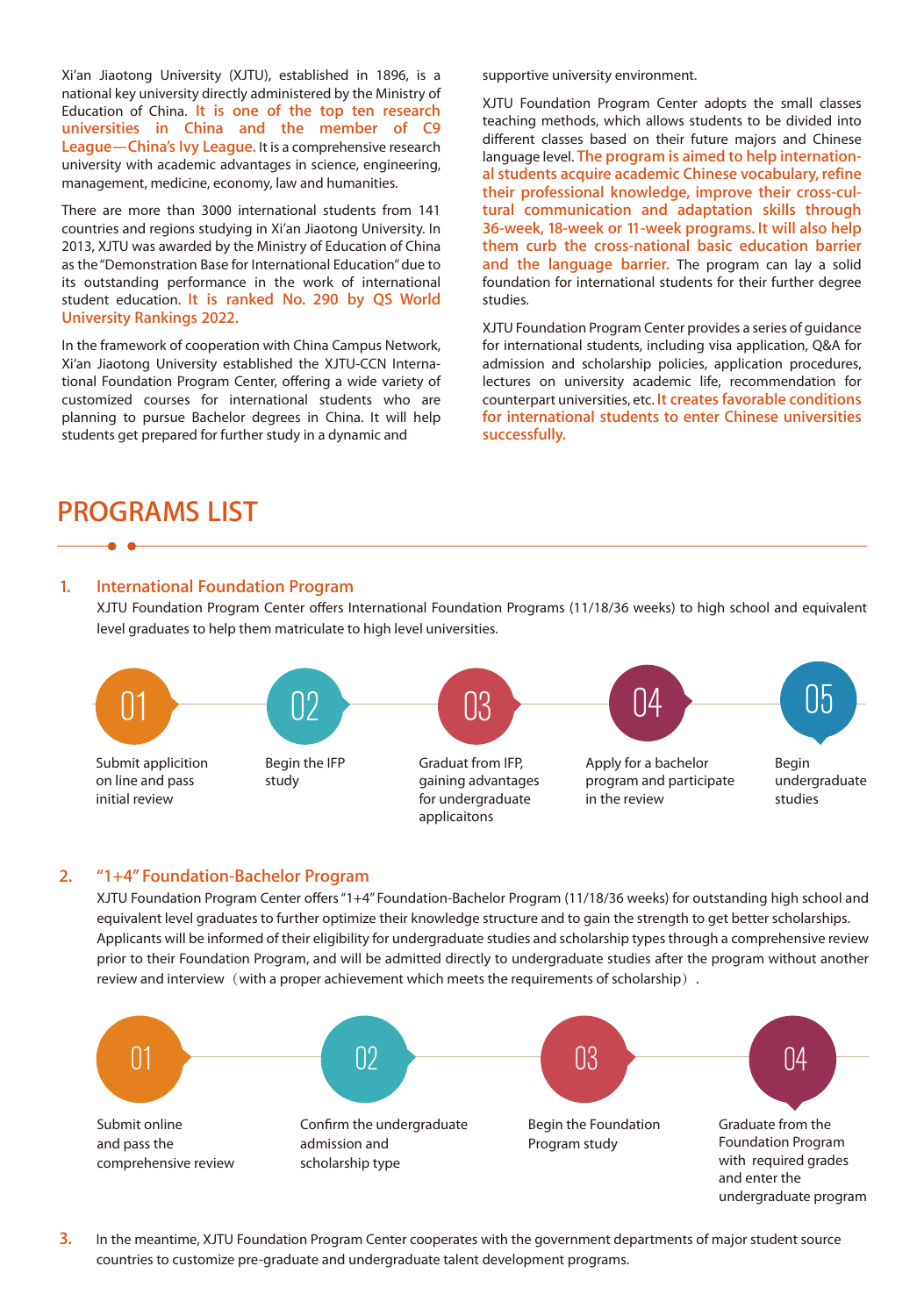# **ELIGIBILITY**

- 1、 17-24 years of age & with good health status (A guardian authorization is required for those under 18 years old);
- 2、 Valid ordinary passport;
- 3、 High school/ senior secondary diplomat or equivalent (Graduating students can apply with their transcript of mock examination);
- 4、 Grades and Chinese language proficiency requirements:

| Program | Length of<br>Program | Professional<br>Orientation                          | Chinese language<br>proficiency | <b>High School Grades</b>           |                                     |
|---------|----------------------|------------------------------------------------------|---------------------------------|-------------------------------------|-------------------------------------|
|         |                      |                                                      |                                 | <b>IFP</b>                          | $''1+4''$                           |
| Route A | 36 weeks             | Humanities;<br>Business;<br>Science &<br>Engineering | <b>None</b>                     | Average of<br>60% in High<br>School | Average of<br>70% in High<br>School |
| Route B | 18 weeks             |                                                      | HSK2~3 or equivalent            |                                     |                                     |
| Route C | 11 weeks             |                                                      | HSK4 or above or equivalent     |                                     |                                     |

### **TUITION FEE (TEMPORAL PRICES)**

Foundation Programs (Unit:Rmb)

| <b>Discipline category</b> | Route A<br>(36 weeks) | Route B<br>$(18$ weeks) | Route C<br>$(11$ weeks) |
|----------------------------|-----------------------|-------------------------|-------------------------|
| <b>Humanities</b>          | 25,800                | 13,800                  | 8800                    |
| <b>Business</b>            | 25,800                | 13,800                  | 8800                    |
| Science & Engineering      | 25,800                | 13,800                  | 8800                    |

# **START TIME**

| Route A (36 weeks):  | September, 2022 |
|----------------------|-----------------|
| Route B (18 weeks):  | April, 2022     |
| Route C (11 weeks) : | May, 2022       |

## **APPLICATION DEADLINE**

| Route A (36 weeks):  | November 15, 2021 - September 15, 2022 |
|----------------------|----------------------------------------|
| Route B (18 weeks):  | November 15, 2021 - March 15, 2022     |
| Route C (11 weeks) : | November 15, 2021 - April 15, 2022     |

# **APPLICATION DOCUMENTS**

- 1. Scanned copy of valid foreign ordinary passport;
- 2. Original and notarized copies of senior high school graduation diploma, either in Chinese or English;
- 3. Original and notarized copies of high school academic transcripts and University Entrance Examination transcripts, including courses taken and scores achieved;
- 4. Chinese language certificate such as HSK, HSKK (appli cants whose mother tongue is Chinese are free from HSK after getting approved from our school);
- 5. A recommendation letter written by high school headmaster or teachers (Signature, email and phone number of the referee should be included.)
- 6. Study plan written in English or Chinese with no less than 600 characters or words;
- 7. Physical Examination Record for Foreigner (download at http://sie.xjtu.edu.cn/sqclxz1.htm and fill in Chinese or English. The applicant must strictly take all the examination as required by the Form. Leaving a blank or absence of suggestion and signature of the doctor or seal of the hospital will make the form invalid);
- 8. Non-criminal record with expiration date noted;
- 9. Other supporting documents (if you have any);

Notes: Please upload the above documents while applying in the online system of XJTU (http://isso.xjtu.edu.cn/recruit/login)